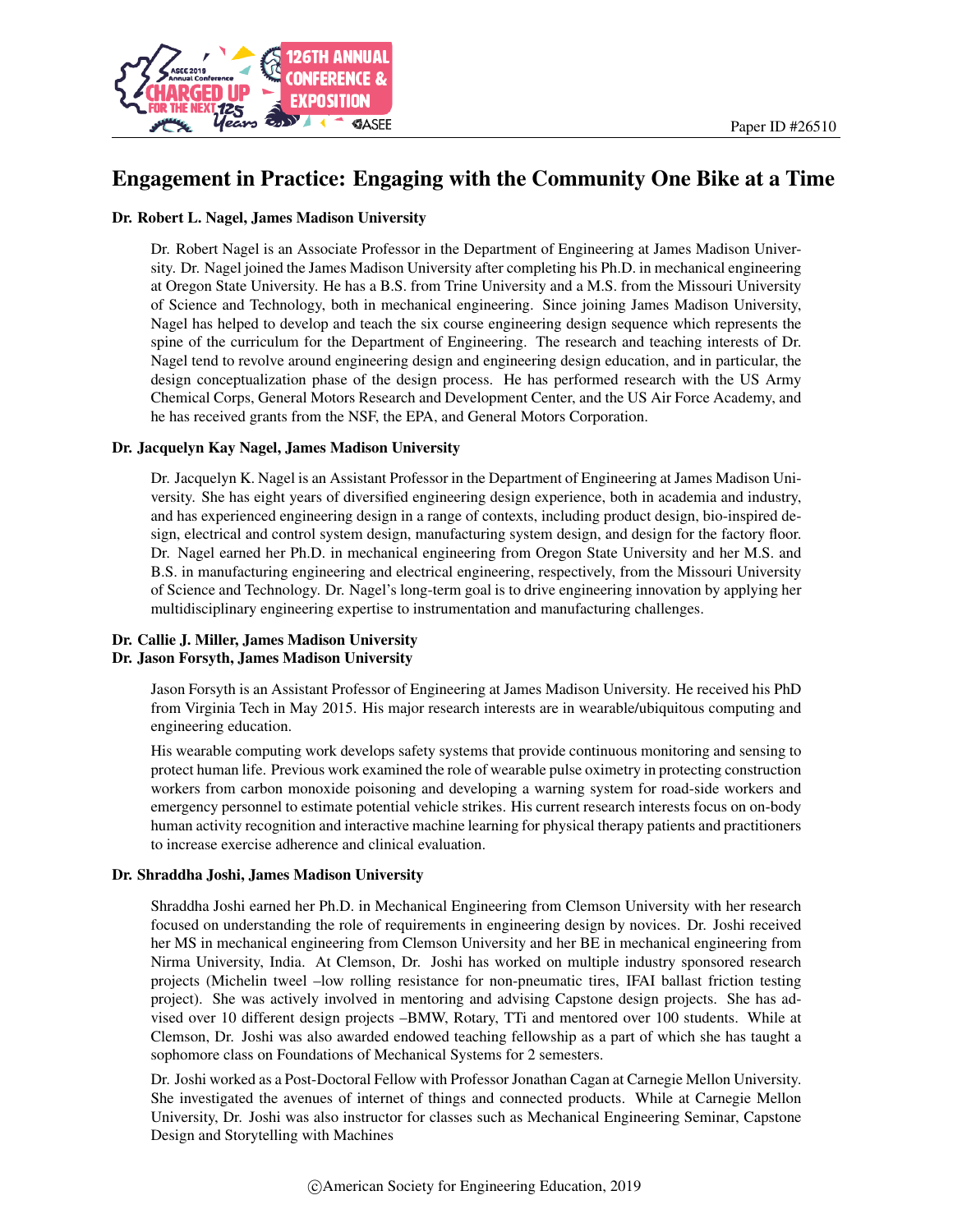

Dr. Joshi is currently an Assistant Professor in the Department of Engineering at James Madison University.

Dr. Joshi's areas of interest include requirements in design, conceptual design, engineering education, design representations, development of design tools and design research methods, internet of things and connected products.

#### Dr. Kyle G. Gipson, James Madison University

Dr. Kyle Gipson is an Associate Professor at James Madison University (United States) in the Department of Engineering (Madison Engineering). He has taught courses pertaining to topics for first-year engineering, materials science and engineering, engineering design, systems thinking and engineering leadership development. Currently, he holds the following positions: Director of the Madison Engineering Leadership Program and a Co-Director of the Center for STEM Education and Outreach. He has a PhD in Polymer, Fiber Science from Clemson University. His research background is in the synthesis of polymer nanocomposites and engineering education. He was trained as a Manufacturing Process Specialist within the textile industry, which was part of an eleven-year career that spanned textile manufacturing to product development.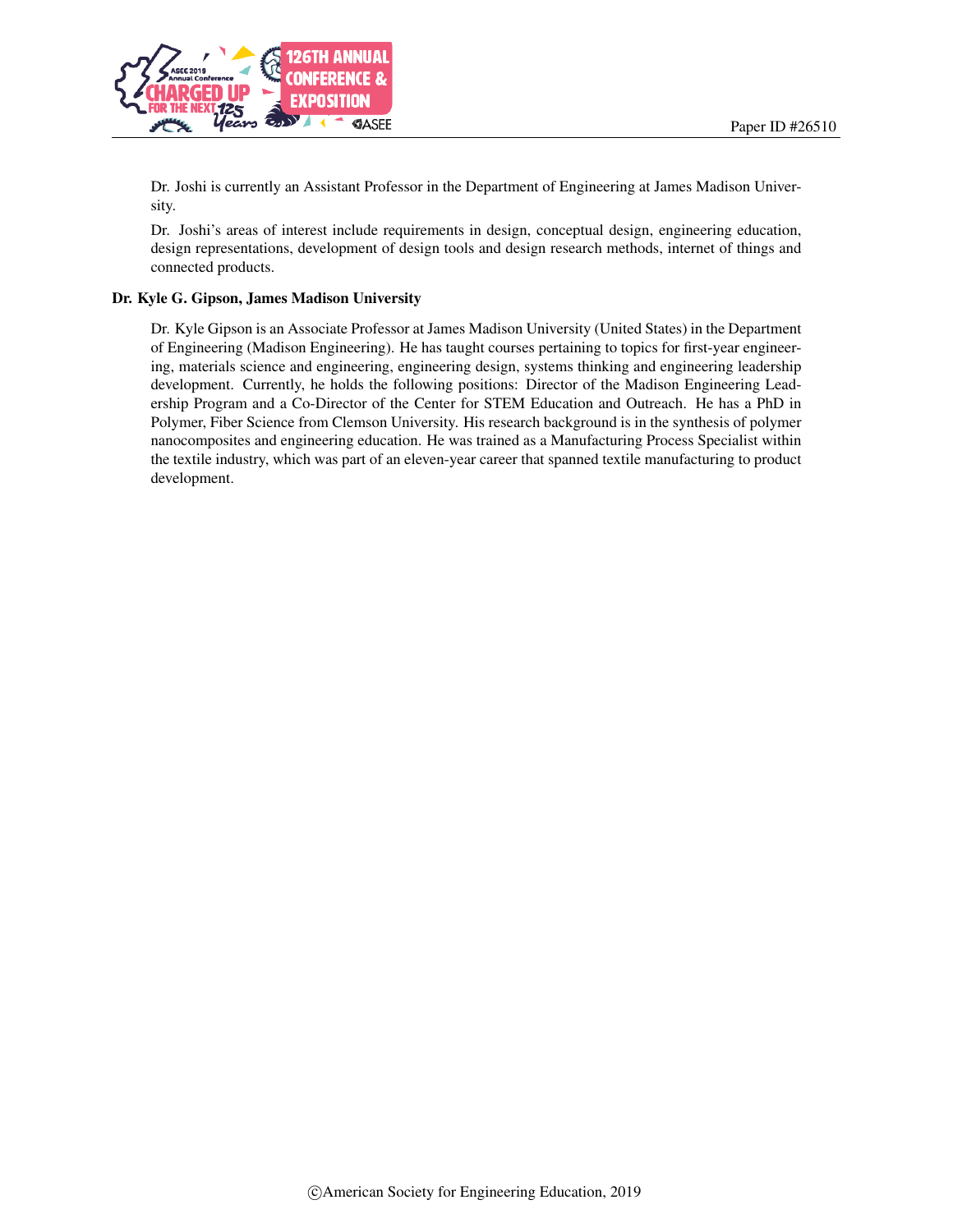#### **Introduction**

At James Madison University, community engagement is integrated in the culture of our departmental community. First-year students are asked to explore the citizen science aspects of measuring local environmental phenomena via weather balloons and connecting that information to the needs of local stakeholders. In the second year, students design, develop, and deliver human-powered vehicles for local community members with disabilities. Finally, in the twoyear junior/senior capstone, all of our students are encouraged to work with faculty and staff to identify local community members to engage with through the project. These are just the curricular projects! For example, students currently may opt into an engineering elective course focused on building a bridge over Mossy Creek which includes a partnership with the local community to redesign and build a pedestrian foot bridge that was washed out during recent flooding.

In particular, this Engagement in Practice paper will focus on the second-year project. This project, building human-powered vehicles for a member of the local community, is in its 10th year and is a required, year-long, client-based, design project interwoven with instruction in a two-course design sequence. The course sequence incorporates experiential, problem-based learning and active learning pedagogies to teach sophomore engineering students engineering design fundamentals. The course project experience focuses on the design, development, and construction of a human-powered vehicle for an individual with special needs. Through the course, students not only learn about the engineering design process, but also, they learn about themselves as budding engineers and their future role as an engineer in society.

### **Project Design & Execution**

The teaching team has written on the course structure, project design, and project execution [1- 4], thus it would be repetitive to describe these in detail herein. There are, though, some critical elements of the course sequence that should be shared herein for clarity.

First, the second-year design experience is a two-course sequence: Engineering Design I and Engineering Design II. The course's outcomes and course description do not explicitly state that the courses require engagement with a member of the local community for completion of the course project. Instead, the courses are focused on teaching students the engineering design process and design tools that may be used during the engineering design process through the semester. It may be noted that while such engagement is not mentioned as a primary focus of the courses in the syllabus, it is an important element of the courses, and the project lends itself to allowing the students to engage with the community through the partner program Overcoming Barriers to develop empathy. Through this connection students may realize the broader impact of their engineering education on the lives of the people in the community.

During the first semester, students learn the engineering design phases of project definition and conceptual design, which includes the following design tools: team contracts, interviewing customers, listening to stakeholders (i.e., peers, clients, etc.), design objectives, constraints, functional modeling, sketching, morphological matrices, Pugh charts, decision matrices, and mock-up prototyping. During the second semester, students learn the engineering design phases of preliminary design, detailed design, and final design reporting. This second semester includes design tools such as design analysis, proof-of-concept prototyping, bill of materials, engineering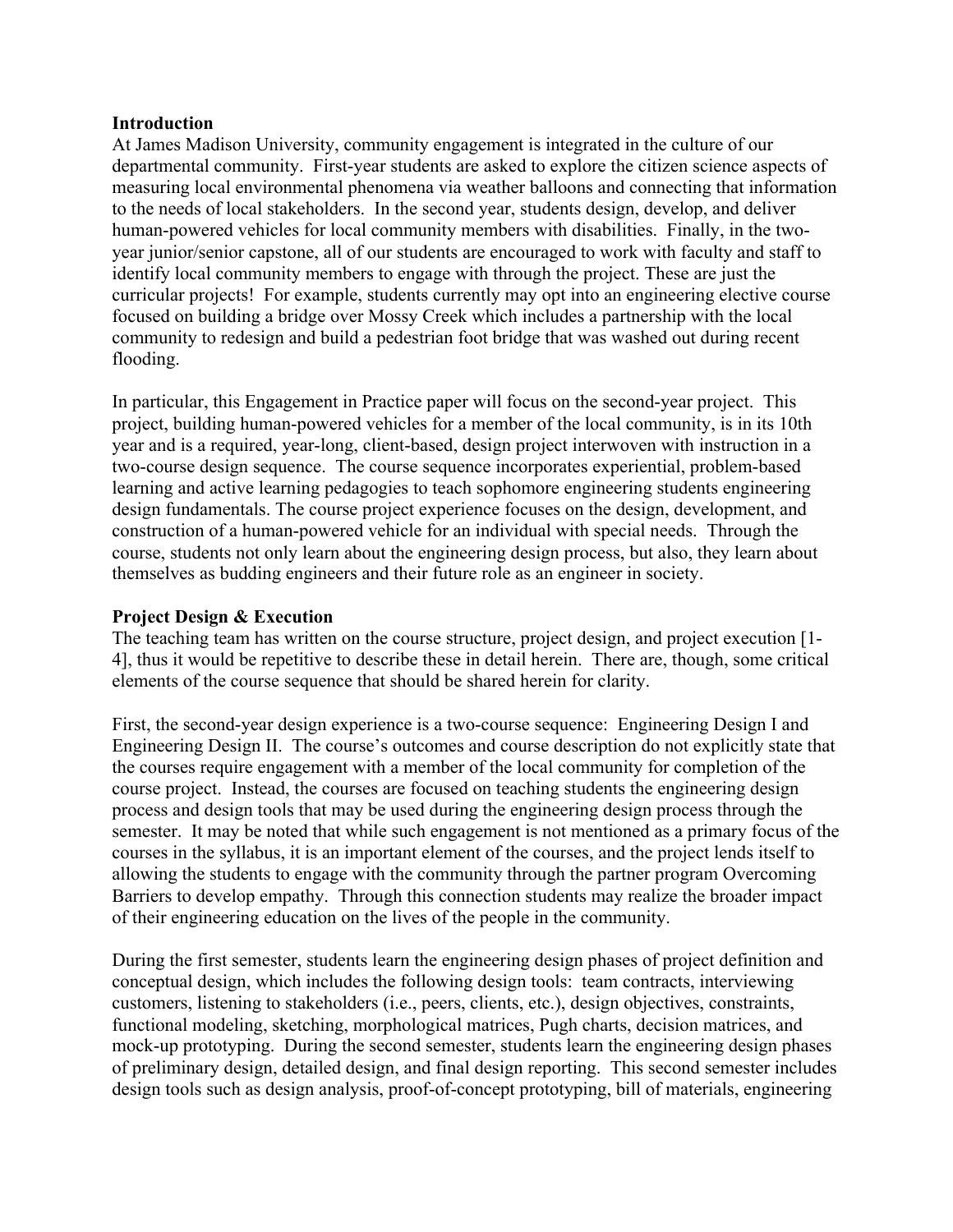drawings, design communication, testing and refinement, and alpha and beta prototypes. Through both courses, connections are drawn to physics and statics course work, helping the students to make models estimating force output requirements (and expected output), estimate forces in frame members, determine mass, locate center of mass, and perform a tip/flip analysis in various riding situations; these calculations inform conceptual and preliminary design decisions made by teams.

The project of designing and building the human-powered vehicle is interwoven into the course content and used throughout for in-class individual and team work. Students learn and practice course topics during class meeting times, and then must complete the activities for the project on their own outside of class. Often this means meeting with the final design recipient (client and/or user), members of support staff (e.g., the university machinist, department lab manager, or local bike mechanic) or using material learned in other courses (e.g., MatLab and SolidWorks). As the course progresses, the students must transition from being assigned weekly deliverables which walk the students through the design project to being able to manage large assignments that require longer term planning. Team size from 3 to 4 in the Fall increases to 6 to 8 in the Spring. In the Fall semester, the students are primarily working on gathering the requirements and developing initial concepts, thus smaller teams of 3 to 4 are sufficient for this semester. In the spring semester, however, the students start prototyping, building proof of concepts and ultimately fabricating the alpha and beta prototypes, thus the increase in team size in the Spring. This also allows the students to apply project management course work to the management of the team and project as it is challenging to work in larger teams.

Since the course focus is on the engineering design process and design tools, the goal is for students to arrive at completed beta prototypes that can be trialed by the recipient but are not the final deliverable given to the final design recipient. Instead, we hire a student through the summer to build a final design borrowing the best ideas from the beta prototypes trialed at the end of the Spring semester. Our typical timeline for project execution is August through October of the following year with some years ending much earlier and others ending many months later depending on the complexity of the final design (e.g., not complex - *upright trike with standard propulsion* versus complex - *tandem with recumbent and upright positions, and independent, unique propulsion, braking, and steering systems*).

### **Partnership Development**

Critical to the success of the course sequence are course partners. Course partners (both internal and external to the university) have helped to make the course a success and are critical to not only meeting the course outcomes, but also, creating an enriching course experience.

The course project began with the first partner (who is also a faculty member at our University) discussing a project idea with two faculty members in our nascent engineering program – creating a human-powered vehicle, specialized for his cerebral palsy, so that he could ride in his first 5K. The sophomore engineering design courses had not yet been offered, so the opportunity presented was to design the courses with the project already known. This conversation became the genesis for subsequent course offerings as this first partner, following receipt of his humanpowered vehicle, became the facilitator for identifying all future recipients. In the second year, this first partner was asked to identify a second recipient, and he chose his long-time mentee  $-a$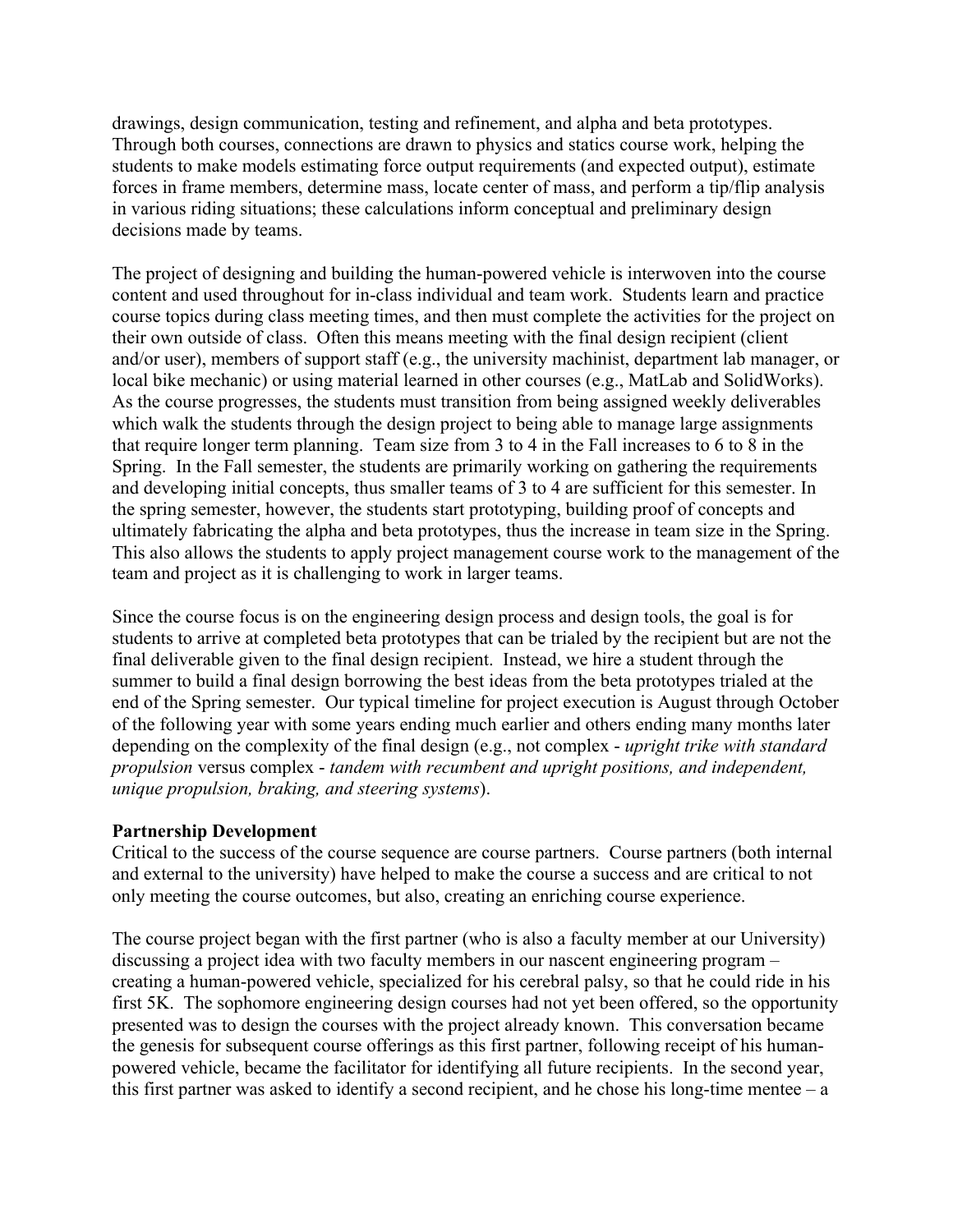student in the local high school. The second year, he went to the local high school for a recipient, and in this year, we had our only recipient that did not receive a human-powered vehicle. We have continued this trend of identifying course partners each year through our original "partner". This relationship is beneficial as he maintains a community-based research program for persons with disabilities and thus has a known pool of future partners that we can explore.

During the third year, challenges were faced with engagement, strained relationships, and differences in expectations between the recipient, the recipients' family, and our program. Through these challenges, recognizing the importance of having "the right" recipient for the human-powered vehicle, we began to formalize processes for selecting recipients. Formalizing the process meant establishing clear roles for partners and establishing a legal framework for the course project. Key partner development efforts include:

- Work with University legal-council to develop a contract to be agreed to by the legal representative of the recipient of the human-powered vehicle.
- Formalize partnership relationships: Faculty course coordinator performs project management tasks for course project; recipient becomes known as the *user*; the recipient(s)' legal representative becomes known as the *client*; and the first partner is the *partner coordinator*.
- Vet all users *and* clients through their engagement in the Overcoming Barriers program run by the partner coordinator through the academic year. Users *and* clients are chosen by prior commitment in the Overcoming Barriers program, and agreement to at least one year of forthcoming commitment during the design-build process of the human-powered vehicle.
- Establish expectations prior to beginning project work for all users and clients, and establish critical meeting schedules during the first week or two of each semester year for the user and design students. Ensure that the user and client understand our time line for project completion as well as our expectations for their availability during this timeline.

Since establishing this legal framework, these partnership formalizations, and expectations, all human-powered vehicles have been delivered to our user. In total, seven successful hand-offs, one near competition, and one that was not handed-off. All human-powered vehicles have been completed; three have been returned, and the three returned are on loan to a physical education program at a local high school.

As a direct result of the formal partnerships with the user and client, through the course, students have open opportunities to meet with their users and their users' parents (clients) on their own time as needed due to the arraignment with the Overcoming Barriers program. Through this partnership, users receive the strength and flexibility training that they will need to ride the human powered vehicle that they will eventually receive. Students are often able to see the users' strength and physical abilities improve through the users' participation in the Overcoming Barriers program. And through the semester, students work to create a design that plays to the users' strengths such that the user will be able to ride the human powered vehicle as independently as possible once completed.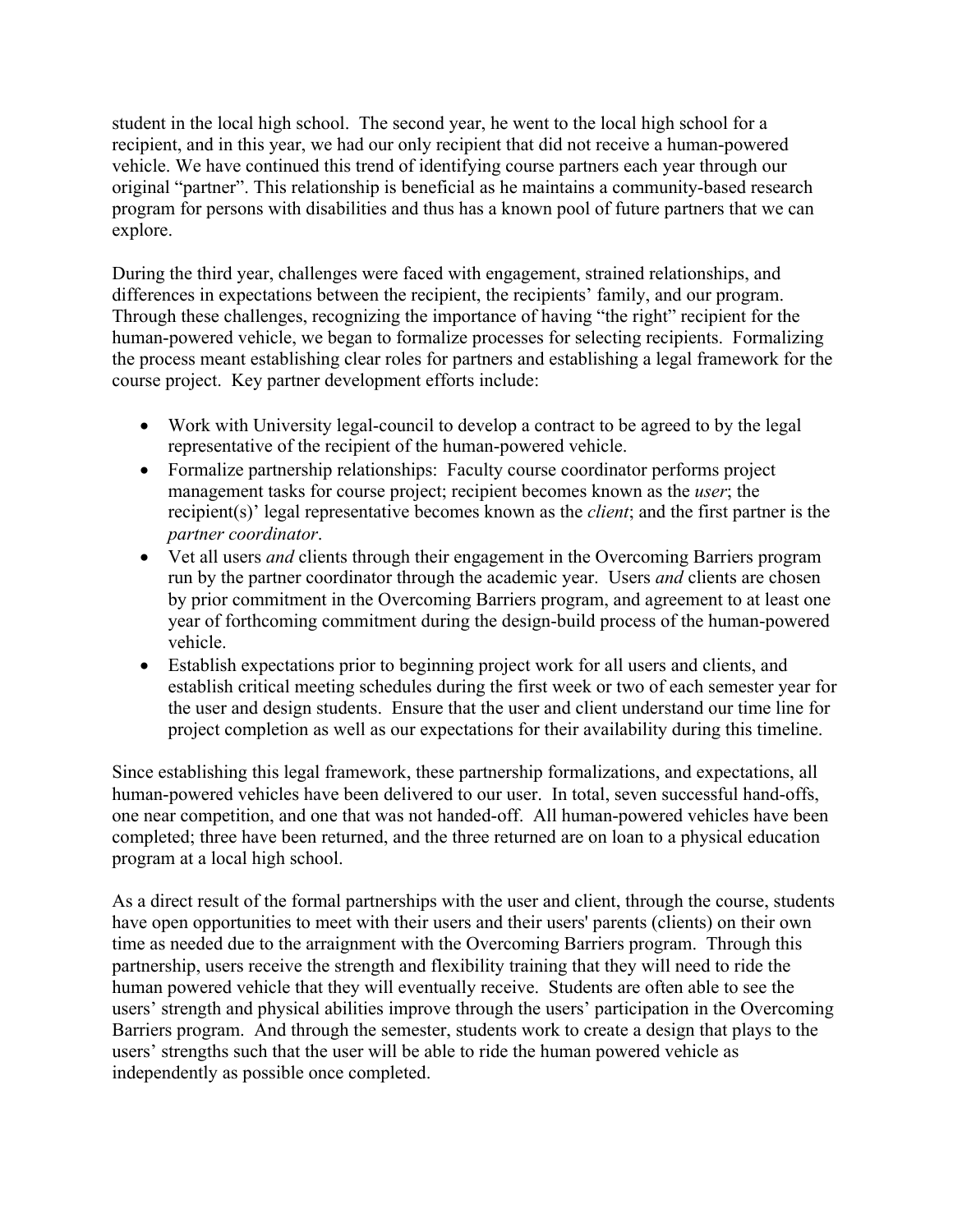Additional partners required for success include: a local bicycle expert, the University machinist, the Department lab manager (who is also a professional welder), University surplus, and the departmental administrative assistant. Each plays a critical role in the course:

- The local bicycle expert has 40 years of professional bicycle experience in racing, sales and fitting, as an Original Equipment Manufacturer (OEM,) and is a hobbyist airplane builder. He attends class twice during the Fall semester, helping the students to learn traditional techniques for bicycle fitting and how to modify those techniques to be applicable to a wide range of bicycle and tricycle types, as well define the design, structure, and mechanics of a "common" bicycle. He attends all major presentations, maintains studio hours during the Spring semester, and provides the critical safety signoff for the beta prototype final deliverable.
- The University machinist runs lathe and mill training for all students in the program during the Fall and Spring semester which creates an entry point for the Machinist Apprentice Program where students have the opportunity to work on personal, Department, and University machining jobs under the apprenticeship of the University machinist.
- The Department lab manager helps to maintain the studios, ensure tools are properly prepared for student use, employ shop assistants, and keep the spaces open. He runs welding training for students who want to complete their own welding, and he assists those that do not. He assists with any machining tasks or prototyping tasks that the students have yet to master, and he is critical to us having a final deliverable that we can be proud to hand off to the partner family.
- Monetary resources have luckily not been a challenge; each team is given \$400 dollars which may be spent at one time based on their final bill of materials submitted to the department administrative assistant. Many bicycle parts are obtained through University surplus after the bicycles have been left behind on campus the following summer.

# **Successes & Challenges**

The most important element to success is ensuring a strong relationship between our program with the user and the client. We have found that when this relationship is strong, then the course can keep moving forward, and the students can meet the course outcomes. When this relationship is tested, it can become difficult to meet the course outcomes without continually, creatively rearranging the course schedule. Because we can never be sure at the start of a year how well the relationship with the client and user will unfold, we warn the students that all schedules posted in the syllabus are tentative, and every year we have had to adjust through the semester with some years needing an adjustment almost every other week.

Interestingly, while the strength of relationships may test the schedule of the course and the course coordinator's ability to meet course outcomes, it has never appeared to impact students' development (or lack of development) of empathy for the user. For many students, meeting with the client and the user, knowing that they have an opportunity to positively impact the client's and user's lives, and having the opportunity to work with the client and user for a year, creates a magical bond between the students and the user that develops into a strong sense of empathy. This acts as a catalyst, as motivation and as drive. Yet, while we do not assess empathy among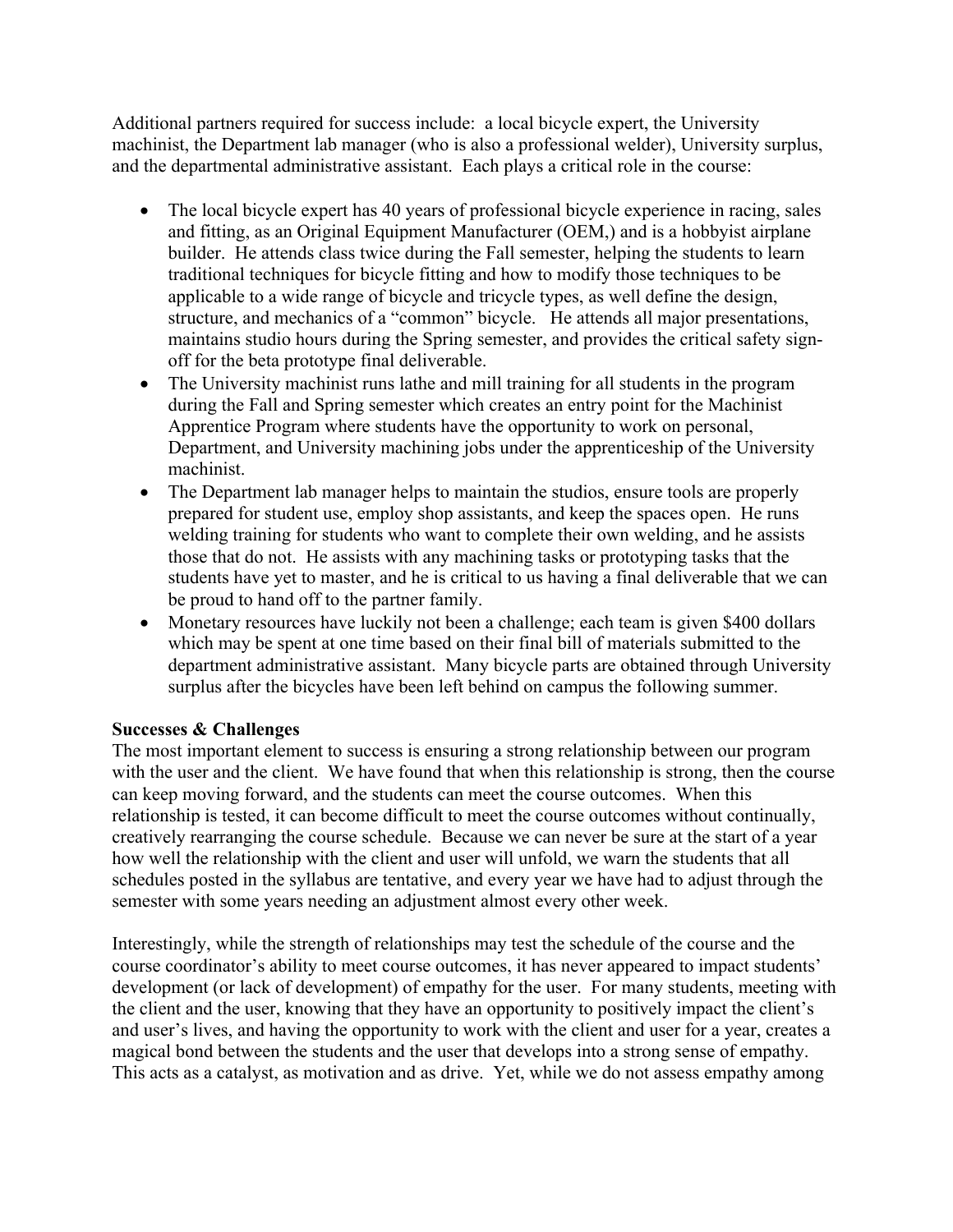our students, it appears to exist on a gradient with some students expressing little to no empathy towards the user.

Beyond these, other challenges that we have faced include: (1) formal assessment to really understand the impact for students and for project deliverable recipients, and (2) differences in maturity of students.

It is important that the students have a maturity level that allows them to be fully engaged in a community-engagement course, but it is a challenge to address how to nurture students through their required personal growth to be successful. Often this manifests itself as actions that may best be summarized by "not knowing how to act around the user and the client". Early on in the development of this project, we would have the classes as a whole meet with the user in a local gym to guarantee that all students would have an opportunity to meet with the user. This did not work; one, it was overwhelming for many (not all) of the users, and two, it was challenging for a number of our students due to their perceived discomfort in interfacing with people with disabilities. We have since provided discussion in the course on behaviors appropriate around minors (the majority of the users have been children) and these are customized depending on the disability. We have also stopped mandating that all students interact with the user and the user's family. This allows students to be driven by whatever it is that directs them toward their individual definition for success.

Finally, it is important to consider the faculty members that have taught the course, and how this course has changed them. We have all had the opportunity to teach portions of this course sequence, but for some of us, this is the first time that the engineering design process has been presented in a formalized manner because of our vastly different backgrounds. It is relatively easy to deliver a lecture on course content; however, a goal of all instructors is to bring real world relevance to the content and having the project run concurrently with course content allows for instructors to place great emphasis on relevance and importance. Additionally, having the opportunity to learn more about community members and course partners is an excellent opportunity for instructors to become more engaged in the community as well. Community engagement deepens the relationships that enrich the curricular content and make the project and course more meaningful. Further, this course provides a unique opportunity to teach students the broad impacts of their engineering education in the lives of the people in the community. Lastly, since the client and user are new every year, the instructor is on the journey through the project just as much as the students which builds an extremely strong relationship between instructor and student. Engaging in this type of relationship is a fundamental mission of James Madison University, and builds an expectation for how the adviser, capstone team relationship will be established in the following year.

### **Transferability to Other Institutions**

There are the obvious elements that can be transferred such as stakeholders, cost, spaces, equipment...etc., but one key element that hereto-now has only been mentioned is the timeline for the course, and this is critical for the success in this course. The course meets once a week for 100 minutes. Classes are run with a mixture of lecture and workshop. Students leave class with multiple assignments – individual and team. A lot of the work happens outside of the classroom and requires *time*. Having two semesters is critical to our success, and even with two